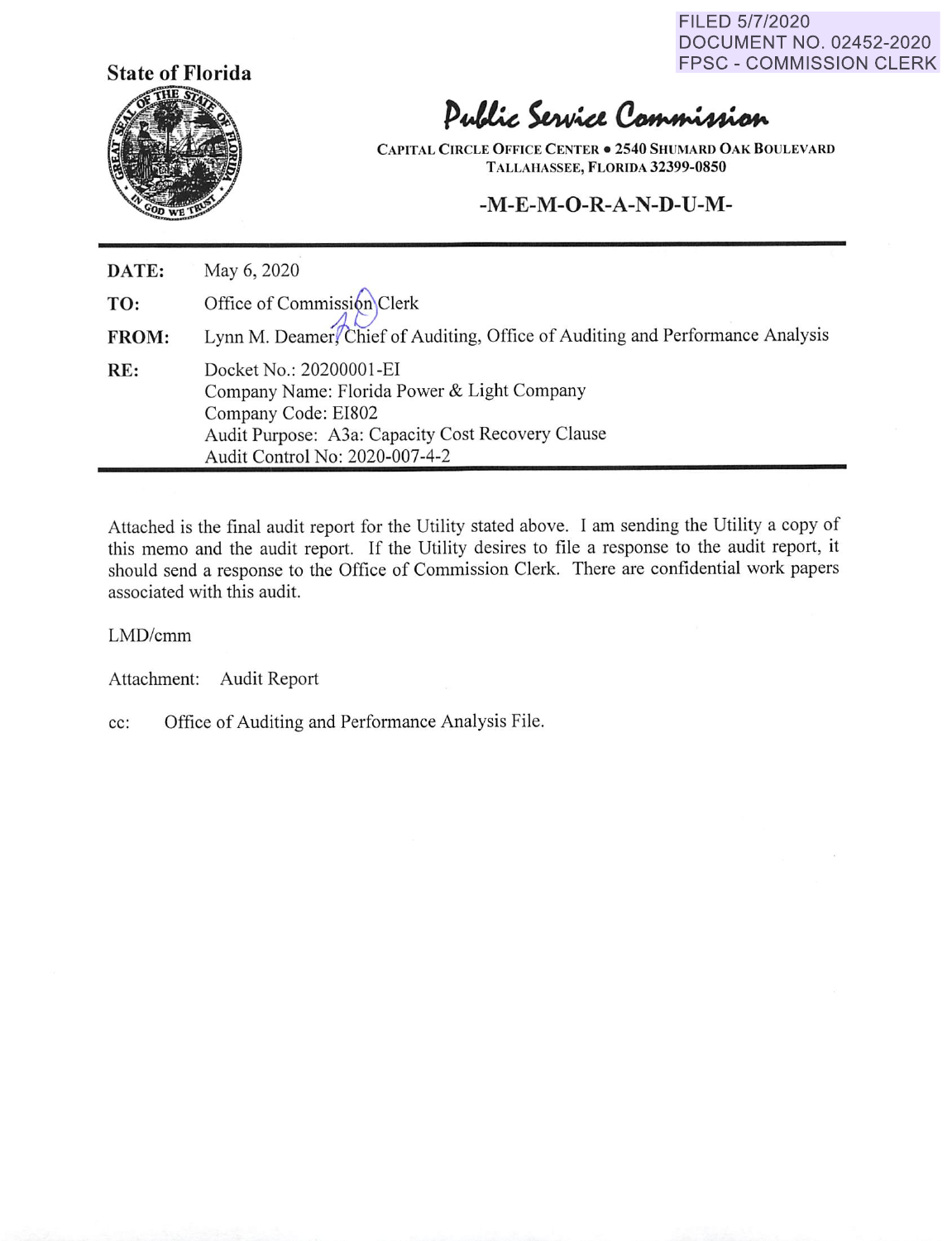

# **Public Service Commission**

Office of Auditing and Performance Analysis Bureau of Auditing Miami District Office

### **Auditor's Report**

Florida Power & Light Company Capacity Cost Recovery Clause

## **Twelve Months Ended December 31, 2019**

Docket No. 2020000 I -EI Audit Control No. 2020-007-4-2 April 29, 2020

ntrol No. 2020-007-4-2<br>April 29, 2020<br>Yer Ngo<br>Audit Manager  $\overline{a}$ 

Yen Ngo \<br>Audit Manager

Haline

Gabriela Leon Audit Staff

Marisa Glover

Reviewer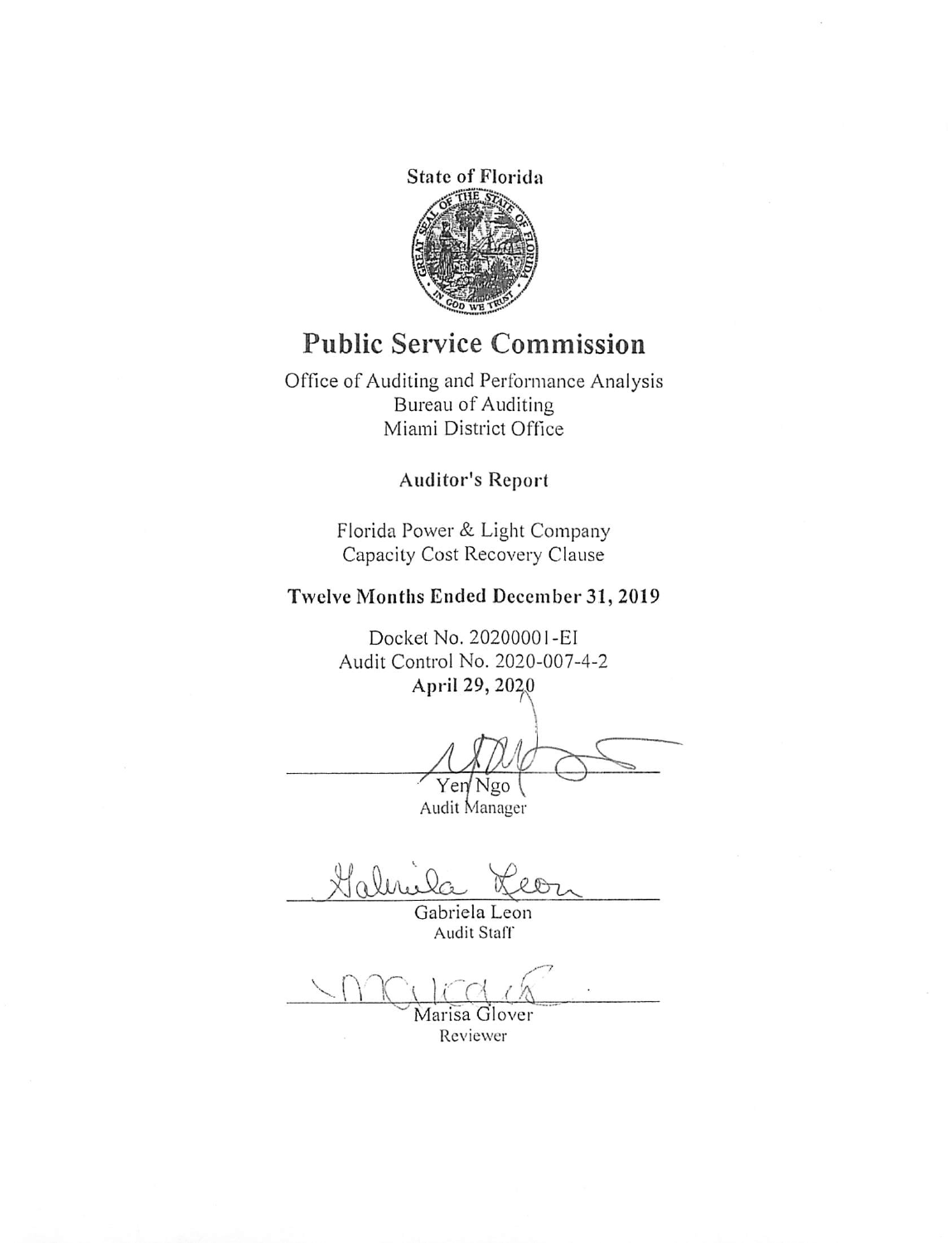# Table of Contents

| <b>Audit Findings</b>             |  |
|-----------------------------------|--|
| <b>Exhibits</b><br>$\mathbf{1}$ : |  |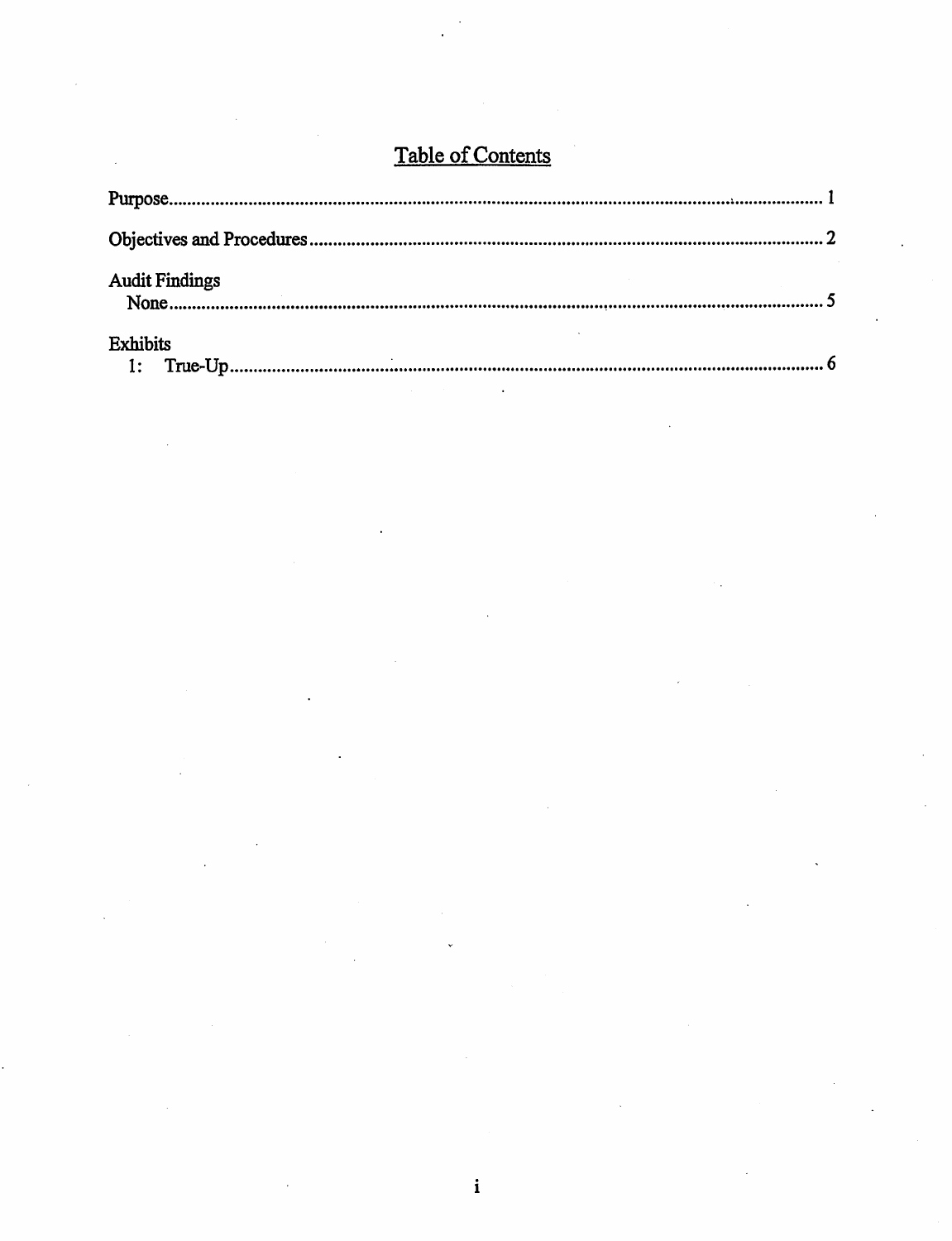### Purpose

To: Florida Public Service Commission

We have performed the procedures described later in this report to meet the objectives set forth by the Division of Accounting and Finance in its audit service request dated January 2, 2020. We have applied these procedures to the attached summary exhibit and to several related schedules prepared by Florida Power & Light Company in support of its 2019 filing for the Capacity Cost Recovery Clause in Docket No. 20200001-EI.

1

The report is intended only for internal Commission use.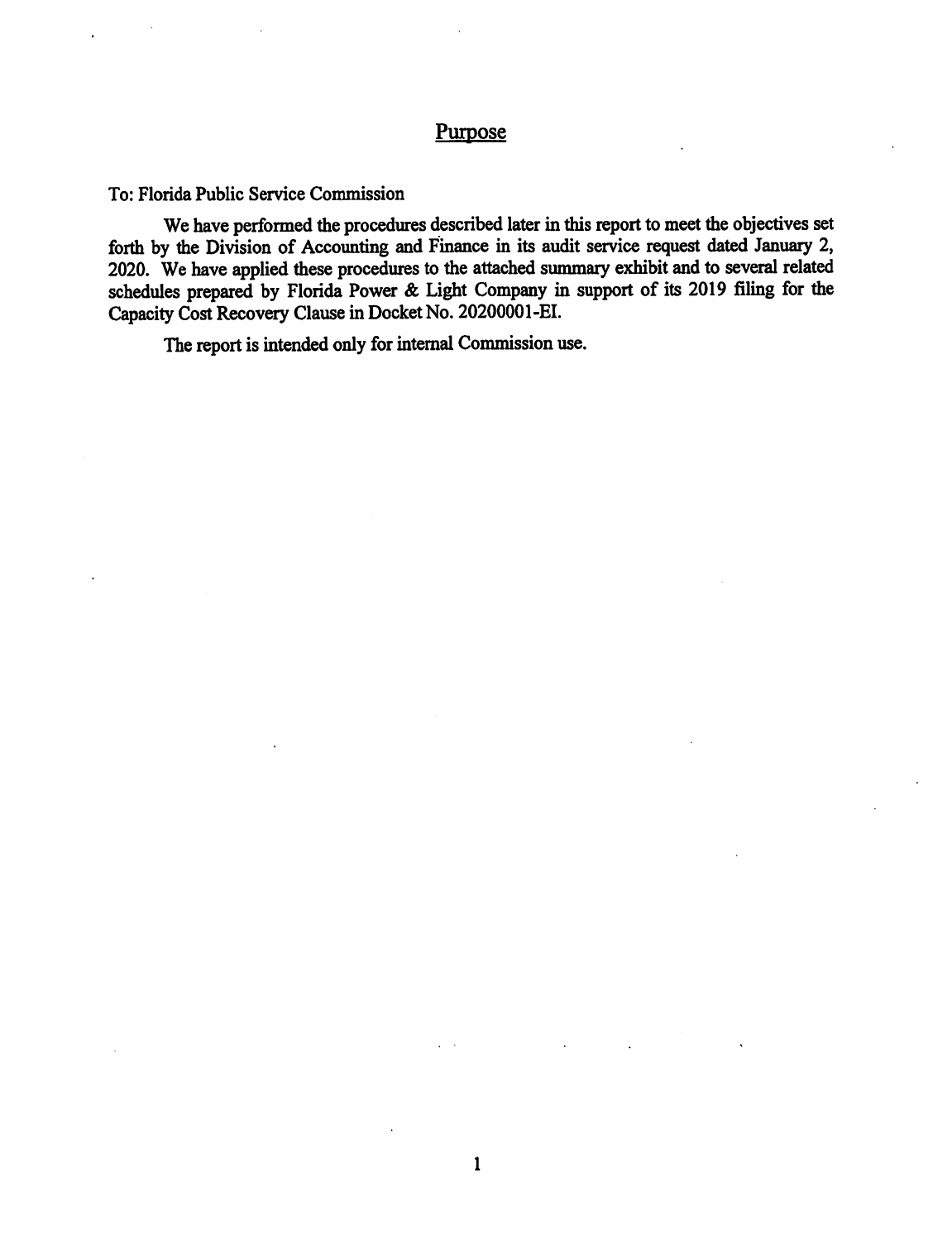## Objectives and Procedures

## **General**

FPL/Utility refers to the Florida Power & Light Company.

CCRC refers to the Capacity Cost Recovery Clause.

### **Revenue**

### Operating Revenue

**Objectives:** The objectives· were to determine the actual Kilowatt Hours (KWH) sold for the period January 1, 2019, through December 31, 2019, and whether the Utility applied the Commission approved cost recovery factor to actual KWH sales for the CCRC.

**Procedures:** We computed revenues using the factors in the Order and actual KWH sales from the Revenue Reports and reconciled them to the general ledger and the CCRC. We selected a sample of residential and commercial customers' bills for the period and recalculated each to verify the use of the correct tariff rate. This work was perfonned jointly with the revenue portions of the other clause audits of Florida Power & Light. The work product is contained in Docket No.20200001-EI, ACN 2020-007-4-1. No exceptions were noted.

### Transmission Revenues

**Objectives:** The objective was to determine whether transmission revenues derived from nonseparated, non-energy broker network, wholesale energy sales were credited to the CCRC per Order PSC-1999-2512-FOF-EI, issued December 22, 1999.

**Procedures:** We traced the wholesale transmission revenues that are derived from the nonseparated, non-energy broker network, from the CCRC to the general ledger. We selected a sample of revenue transactions and traced them to source documentation. No exceptions were noted.

## **Expense**

### Incremental Security Cost

**Objectives:** The objective was to determine whether the security costs recovered are incremental to the security costs included in base rates.

**Procedures:** We traced the expenses in the filing to the general ledger. We tested a sample of security costs included in the filing. We computed total security costs and compared them to corresponding amounts included in base rates consistent with the method approved in Order No. PSC-2003-1461-FOF-EI, issued December 22, 2003. We also verified that the total incremental security cost was within range of the amount allocated to CCRC in the 2016 rate increase schedule. No exceptions were noted.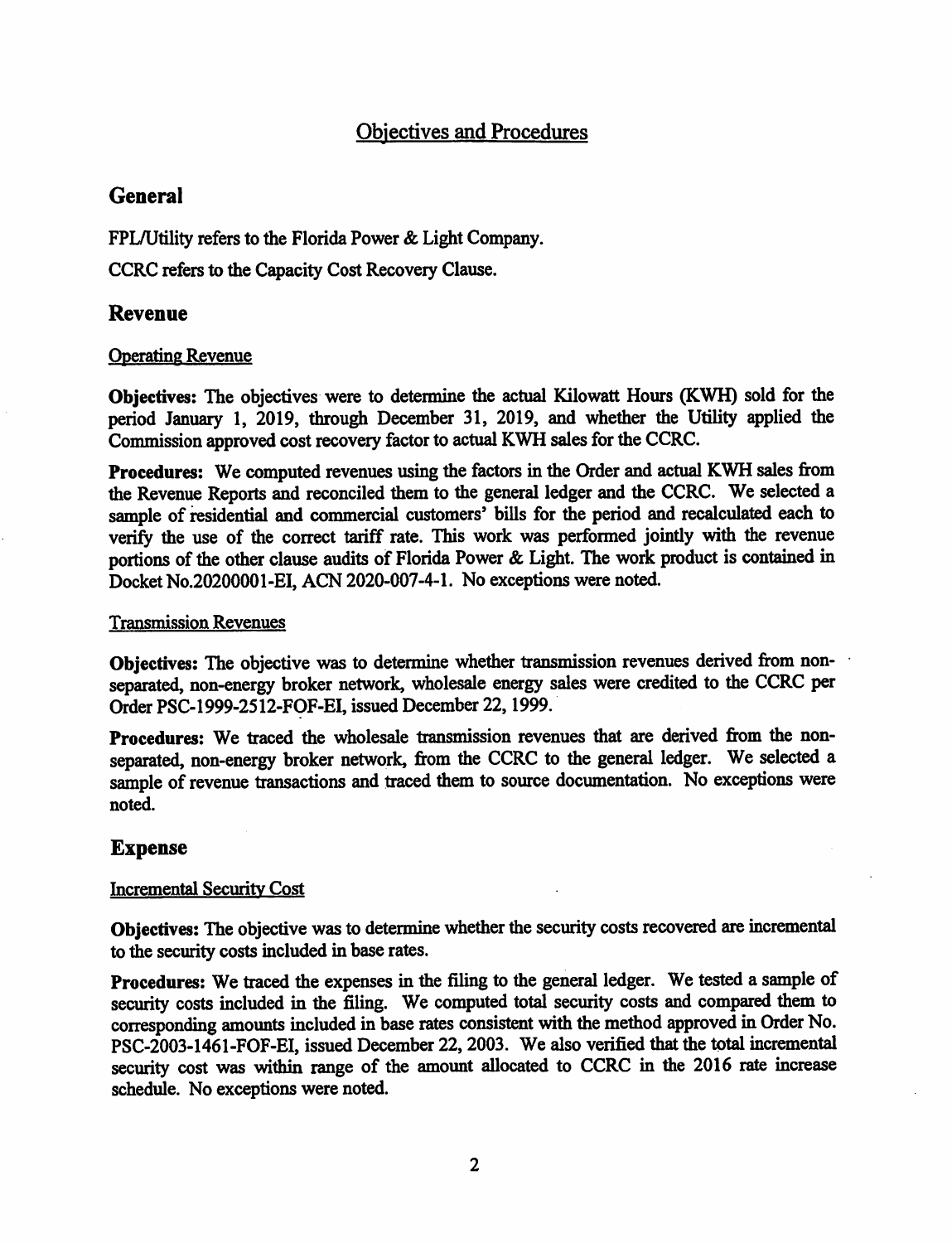#### Purchase Power Contract

**Objectives:** The objective was to determine whether capacity purchases were recorded according to the terms and conditions of the contracts.

**Procedures:** We reconciled the monthly capacity charges to the general ledger. We selected a month to sample the different vendors and agreed the purchases to the terms and conditions in the contracts. No exceptions were noted.

#### Nuclear Regulatory Commission <NRC) Fee

**Objectives:** The objective was to determine whether the amounts included for the NRC fee and the recoverable portion of the fee increase are consistent with the percentage approved for recovery through the clause.

**Procedures:** We traced the expenses in the filing to the general ledger. We tested a sample of security costs included in the filing. We computed total security costs and compared them to corresponding amounts included in base rates consistent with the method approved in Order No. PSC-2003-1461-FOF-EI, issued December 22, 2003. No exceptions were noted.

### **True-up**

**Objectives:** The objective was to determine whether the True-Up and Interest Provision as filed was properly calculated.

**Procedures:** We traced the December 31, 2018, True-Up Provision to the Order. We recalculated the True-Up and Interest Provision amounts as of December 31, 2019 using the Commission approved beginning balance as of December 31, 2018, the Financial Commercial Paper rates, and the 2019 revenues and costs. No exceptions were noted.

### **Other**

#### Capital Investment

**Objectives:** The objectives were to determine the accuracy of the balances, depreciation expenses, and amortization for the Nuclear Incremental Security Return on Investment Schedules.

**Procedures:** We reconciled the Plant in Service and Construction Work in Progress balances to the general ledger and traced the beginning balance to the prior audit Docket No. 20190001-EI, Audit Control No. 2019-017-4-2. We tested a sample of capital security costs for one month. We recalculated the return on investment amounts using the Utility's debt and equity rates. We also randomly recalculated one month of the Nuclear Incremental Security and Fukushima depreciation expenses and traced the depreciation rates to Order PSC-2016-0560-AS-EI. No exceptions were noted.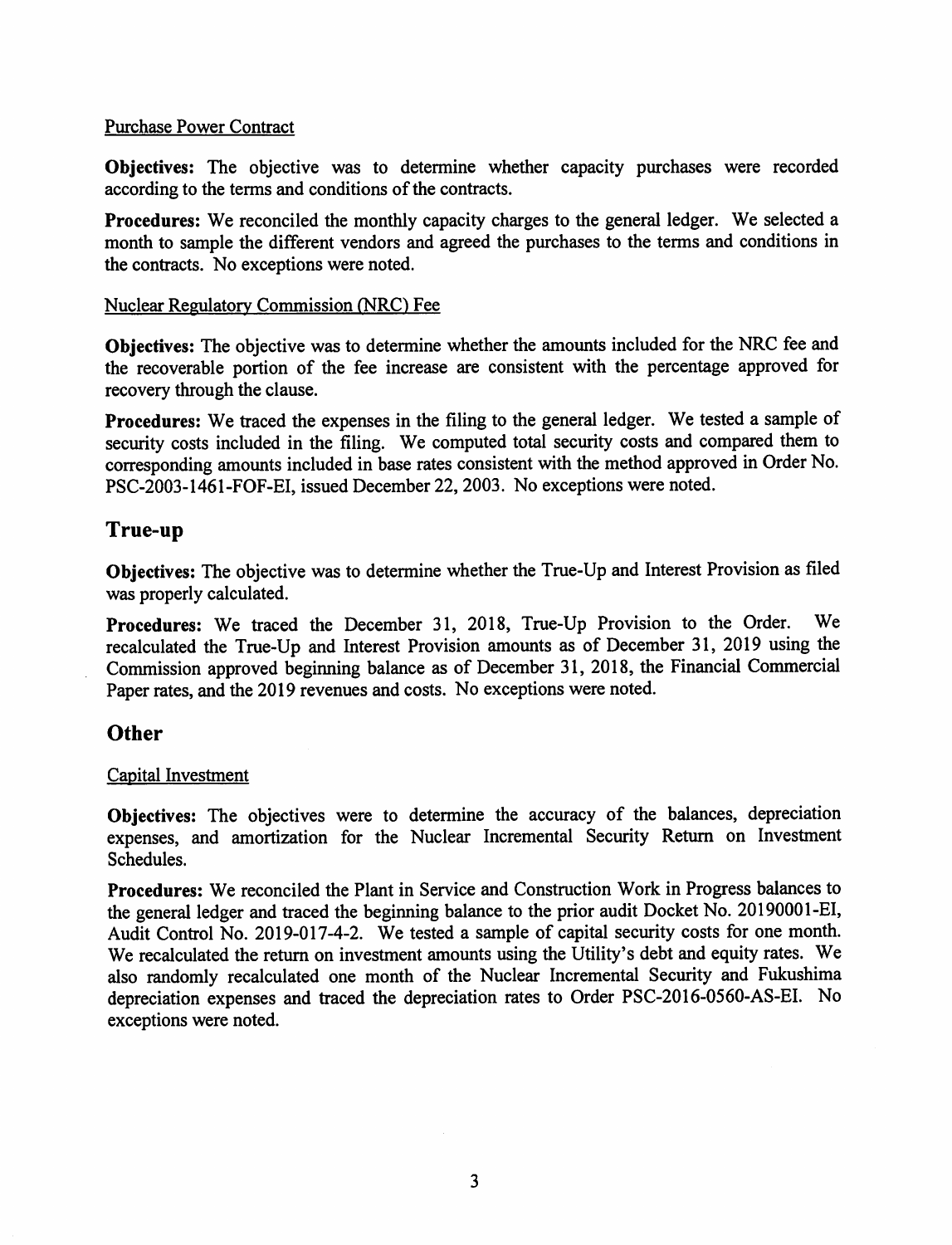### Analytical Review

Objectives: The objective was to perform an analytical review of the Utility's CCRC Revenues and Expenses to determine if there were any material changes or inconsistencies from the prior year.

**Procedures:** We compared 2019 to 2018 revenues and expenses. The Utility had no significant variances. Further follow-up was not required.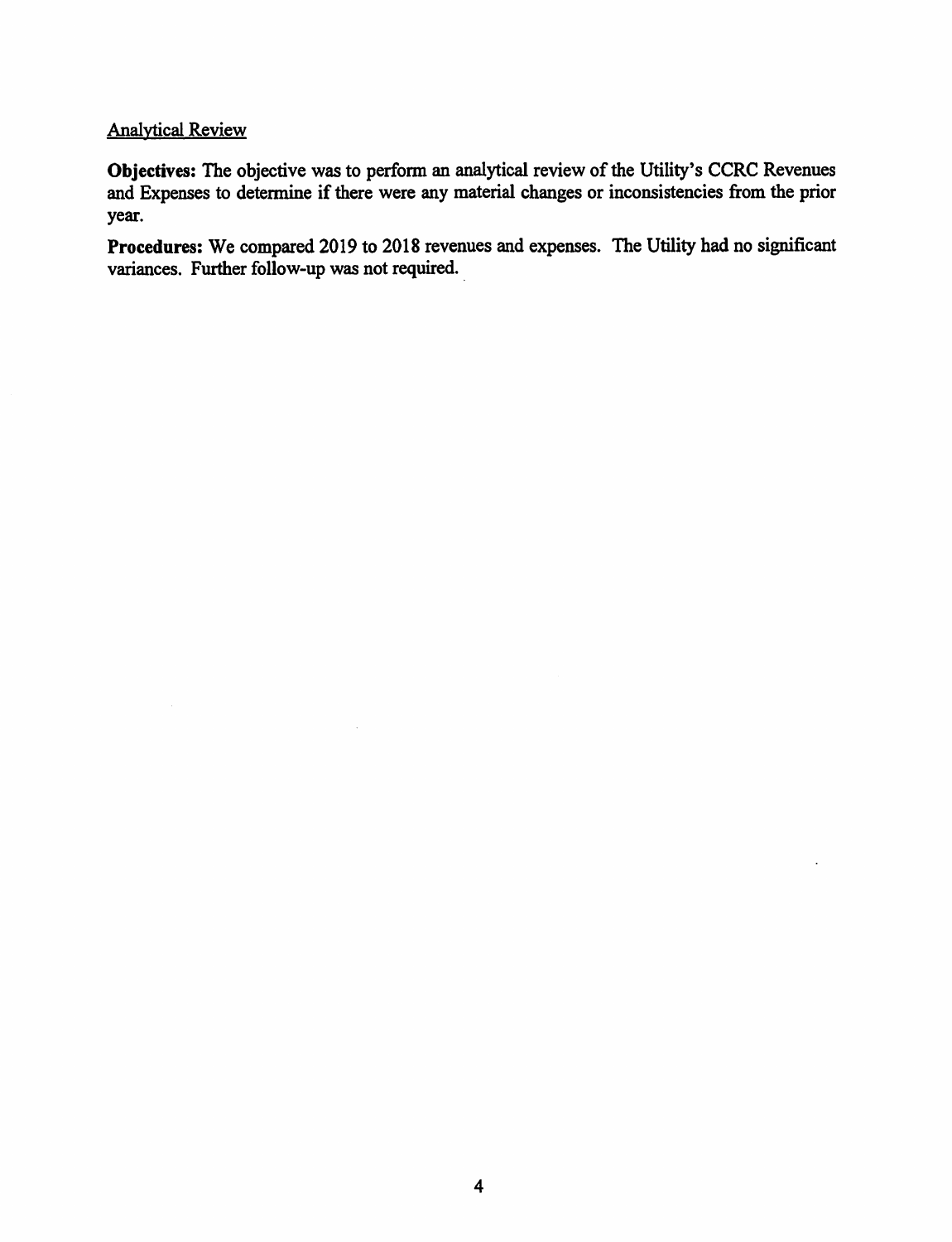# **Audit Findings**

5٠

**None**  $\mathcal{L}^{\text{max}}$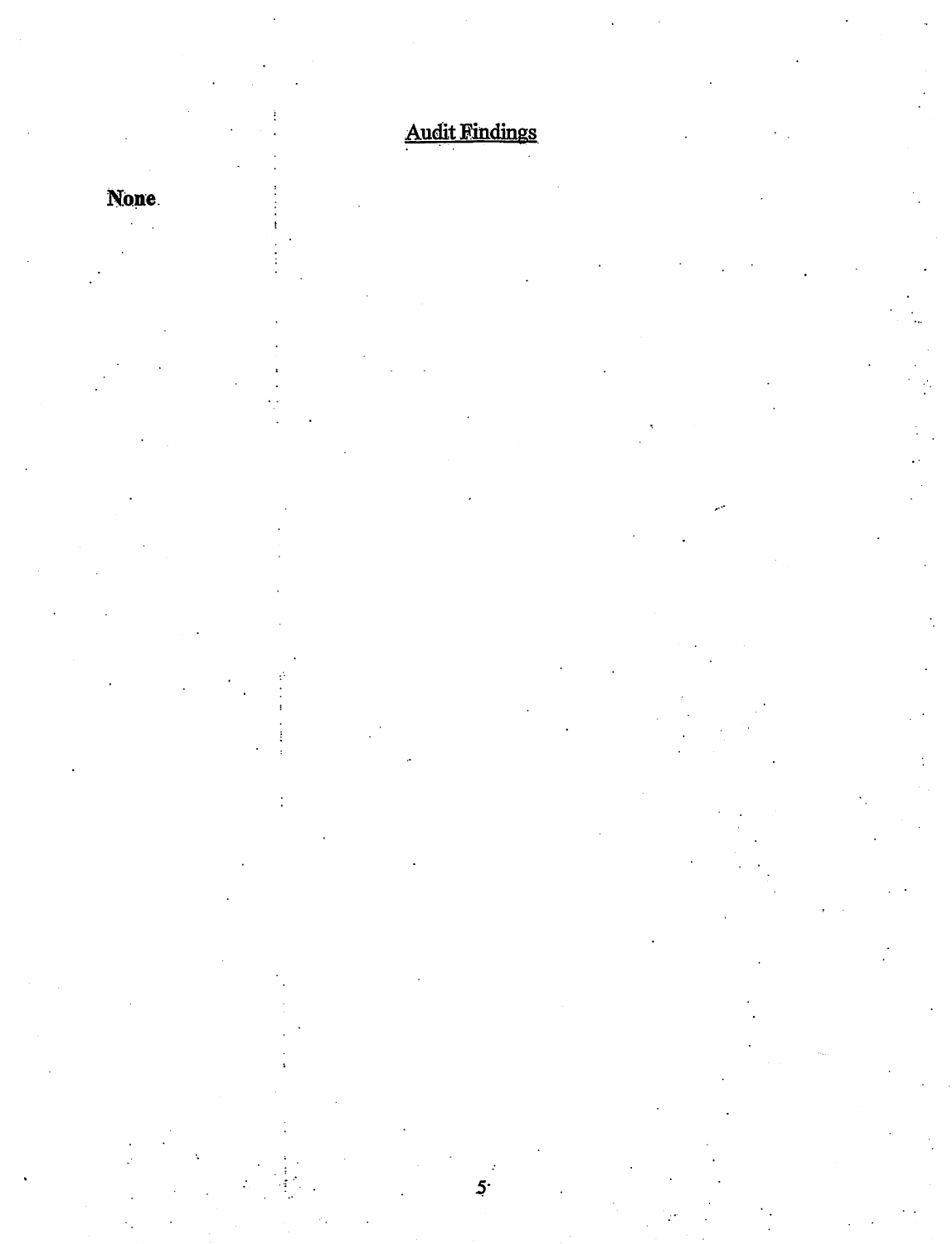# Exhibits

# Exhibit 1: True-Up

 $\langle \cdot \rangle$ 

| (1)                | Ø                                                                      | Ø)            | $\langle 4 \rangle$ | Ø)            | 69                       | m             | (d)          | (F)           | (10)         | (11)         | (12)         | (13)          | (14)         | (15)          |
|--------------------|------------------------------------------------------------------------|---------------|---------------------|---------------|--------------------------|---------------|--------------|---------------|--------------|--------------|--------------|---------------|--------------|---------------|
| Lihe No.           | Capacity Costs                                                         | <b>Jen-19</b> | Feb-19              | <b>Mar-19</b> | Apr-19                   | <b>Mar-19</b> | $tan-19$     | 34-19         | Auo-19       | Sep-19       | $04-19$      | <b>Nov-19</b> | Dec-19       | <b>Total</b>  |
| $\mathbf{1}$       | Base                                                                   |               |                     |               |                          |               |              |               |              |              |              |               |              |               |
| $\overline{2}$     | Payments to Non-cogenerators                                           | \$1,910,150   | \$1,907,896         | \$1,910,150   | \$1,910,150              | \$2,180,918   | \$2,242.910  | \$2,243,700   | \$2,241,529  | \$2,243,700  | \$2,070,770  | \$2,049,600   | \$2,048,935  | \$24,960,566  |
| э                  | Payments to Co-generators                                              | \$113,205     | \$113,295           | \$113,295     | \$113,295                | \$113,295     | \$113,635    | \$124,970     | \$124,231    | \$118.165    | \$116,155    | \$118.165     | \$68,166     | \$1,345,981   |
| 4                  | Cedar Bay Transaction - Regulatory Assot - Amortzation and Ratum       |               | \$9,634,708         | \$9,605,362   | \$9,576,016              | \$9546.671    | \$9,517,325  | \$9,595,784   | \$9,564,793  | \$9,533,801  | \$9,502,810  | \$9,471,818   | \$9,440,827  | \$114,653,968 |
| 5                  | Cedar Bay Transaction - Regulatory Listsibly - Amortization and Return | (553,345)     | (187,965)           | (557, 581)    | (557, 195)               | (\$56.612)    | (\$86,428)   | (\$87,455)    | (\$87,049)   | (\$88,643)   | (\$86,237)   | (\$85,032)    | (555, 426)   | (\$1,042,974) |
|                    | Indianiown Transaction - Regulatory Asset - Amortization and Return    | \$6,384,000   | \$6,358,402         | \$8,332,004   | \$6,305,606              | \$6,279,208   | \$6,252,810  | \$6,341,155   | \$6,313,276  | \$6,285,397  | \$6,257,519  | \$6,229,040   | \$6,201,761  | \$75,541,578  |
|                    | SJRPP Transaction                                                      | \$982.967     | \$971,938           | \$960,888     | \$949,838                | \$938,788     | \$927.739    | \$333,731     | \$922,002    | \$910,353    | \$850.723    | \$887,054     | \$875,384    | \$11,159,524  |
|                    | <b>Incremental Plant Security Costs O&amp;M</b>                        | \$2,043,320   | \$1,921,966         | \$2,502,657   | \$2,137,230              | \$2,436,305   | \$2,198,128  | \$2,346,203   | \$2,261,704  | \$2,081,018  | \$2,171,437  | \$2,067,111   | \$3,019,780  | \$27,186,856  |
| $\mathbf{a}$       | Incremental Plant Security Costs Capital                               | 291,696       | 298,282             | 298,346       | 298,027                  | 290.533       | 299.535      | 312.265       | 314,814      | 315,678      | 312.051      | 319,227       | 322,010      | 3,637,464     |
| 10                 | transmerial Nuclear NRC Compliance Costs OAM                           | \$105.951     | \$84,701            | \$52.725      | \$84,044                 | \$42.971      | \$56,769     | \$52.982      | \$75,772     | 543,439      | \$4369       | \$59,178      | \$43.131     | \$759,253     |
| 11                 | Incremental Nuclear NRC Comptianos Costs Capital                       | \$971,088     | \$967.733           | \$986.058     | \$1,014,289              | \$1,017,273   | \$1,015,335  | \$1,053,251   | \$1,065,810  | \$1,074.209  | \$1,074,708  | \$1,074,142   | \$1,074,439  | \$12,388,392  |
| 12                 | Transmission of Electricity by Others                                  | \$71,812      | \$1,134             | \$38,055      | \$947                    |               |              | \$14,060      | \$4,778      | \$3.543      | \$22,478     | \$48.255      | \$13.905     | \$220,179     |
| 13                 | Transmission Revenues from Capacity Sales                              | (\$1,114,638) | (1941,273)          | (5507, 773)   | (1683,574)               | (5723,347)    | (\$368,909)  | (\$390.893)   | (\$837,231)  | (\$619,594)  | (\$587,744)  | (\$1,029,374) | (\$813,975)  | (\$9,018,333) |
| 14                 | <b>Total Base</b>                                                      | \$21,336,163  | \$21,230,817        | \$21,814,996  | \$21,619,272             | \$22,043,600  | \$22,158,850 | \$22,539,757  | \$21,964,647 | \$21,702,617 | \$21,802,625 | \$21,206,984  | \$22,411,938 | \$261,842,466 |
| 15                 |                                                                        |               |                     |               |                          |               |              |               |              |              |              |               |              |               |
| 18                 | intermediate                                                           |               |                     |               |                          |               |              |               |              |              |              |               |              |               |
| 17                 | <b>Incremental Plant Security Costs O&amp;M</b>                        | \$99,780      | \$102,881           | \$215,547     | \$121,152                | \$35,561      | \$133,959    | \$216,561     | \$159,158    | \$243,859    | \$253.225    | \$275,202     | \$342.434    | \$2,214,358   |
| 18                 | Incremental Plant Security Costs Capital                               | \$45.152      | \$45,066            | \$44.971      | \$44,575                 | \$44,779      | \$44,533     | \$45.238      | \$48.137     | \$45,035     | \$45,935     | \$45,834      | \$45,733     | \$545,448     |
| 19                 | Total triarmediate                                                     | \$144.942     | \$147,947           | \$200.517     | \$158,026                | \$80,340      | \$178,642    | \$262,799     | \$205.205    | \$289,935    | \$314,100    | \$321,036     | \$388,186    | \$2,759,805   |
| 20                 |                                                                        |               |                     |               |                          |               |              |               |              |              |              |               |              |               |
| 21                 | Pesking                                                                |               |                     |               |                          |               |              |               |              |              |              |               |              |               |
| $\boldsymbol{z}$   | Incremental Plant Security Costs O&M                                   | \$25,297      | \$31,578            | \$27,019      | \$21,996                 | \$33,703      | \$24,708     | \$37,504      | \$37,265     | \$97.571     | \$52.203     | \$29,100      | \$57,719     | \$478.315     |
| $\bf{z}$           | Incremental Pient Security Costs Capital                               | \$5,458       | \$5,450             | \$5.431       | \$3,413                  | \$5.394       | \$6,376      | \$3,549       | \$6,530      | \$6.510      | \$5,491      | \$5.471       | \$5,452      | \$77,533      |
| 24                 | <b>Total Peaking</b>                                                   | \$31,705      | \$38,428            | \$33.450      | \$28,409                 | \$40.177      | \$31,152     | <b>SALOS3</b> | \$43,795     | \$94,084     | \$56,783     | \$35.571      | 874.171      | \$553,048     |
| 25                 |                                                                        |               |                     |               |                          |               |              |               |              |              |              |               |              |               |
| 28                 | <b>Solar</b>                                                           |               |                     |               |                          |               |              |               |              |              |              |               |              |               |
| $\boldsymbol{\pi}$ | <b>Incremental Plant Security Costs O&amp;M</b>                        | $\bullet$     | $\blacksquare$      | $\bullet$     |                          | ٠             | \$156        | (1156)        |              |              |              |               |              |               |
| 25                 | Incrementel Plant Security Costs Capitel                               | ٠             | ۰                   | $\bullet$     | $\overline{\phantom{a}}$ | $\bullet$     |              |               | $\bullet$    | $\bullet$    | \$120        | \$256         | \$285        | \$971         |
| 29                 | <b>Total Scient</b>                                                    |               |                     |               |                          |               | \$158        | (1155)        |              |              | \$128        | \$258         | \$280        | \$571         |
| 30                 |                                                                        |               |                     |               |                          |               |              |               |              |              |              |               |              |               |
| 31                 | General                                                                |               |                     |               |                          |               |              |               |              |              |              |               |              |               |
| 32                 | Incremental Plant Security Costs Capital                               | 52,772        | \$2757              | \$2,741       | \$2726                   | \$2,711       | \$2,695      | \$2,695       | \$2,678      | \$2,652      | \$2,646      | \$2,530       | \$2.614      | \$32,327      |
| $\mathbf{33}$      | <b>Total General</b>                                                   | \$2.772       | \$2,757             | \$2,741       | \$2.726                  | \$2.711       | \$2,635      | \$2,695       | \$2,678      | \$2,662      | \$2,548      | \$2,630       | \$2.614      | \$32.327      |
| 34                 |                                                                        |               |                     |               |                          |               |              |               |              |              |              |               |              |               |
| 35                 | Total                                                                  | \$21,515,642  | \$21,419,948        | \$22,111,705  | \$21,818,433             | \$22,157,028  | \$22,381,506 | \$22,849,147  | \$22,215,415 | \$22,089.299 | \$22,178,343 | \$21,566,478  | \$22,077.175 | \$265,189,117 |
| 36                 |                                                                        |               |                     |               |                          |               |              |               |              |              |              |               |              |               |
|                    |                                                                        |               |                     |               |                          |               |              |               |              |              |              |               |              |               |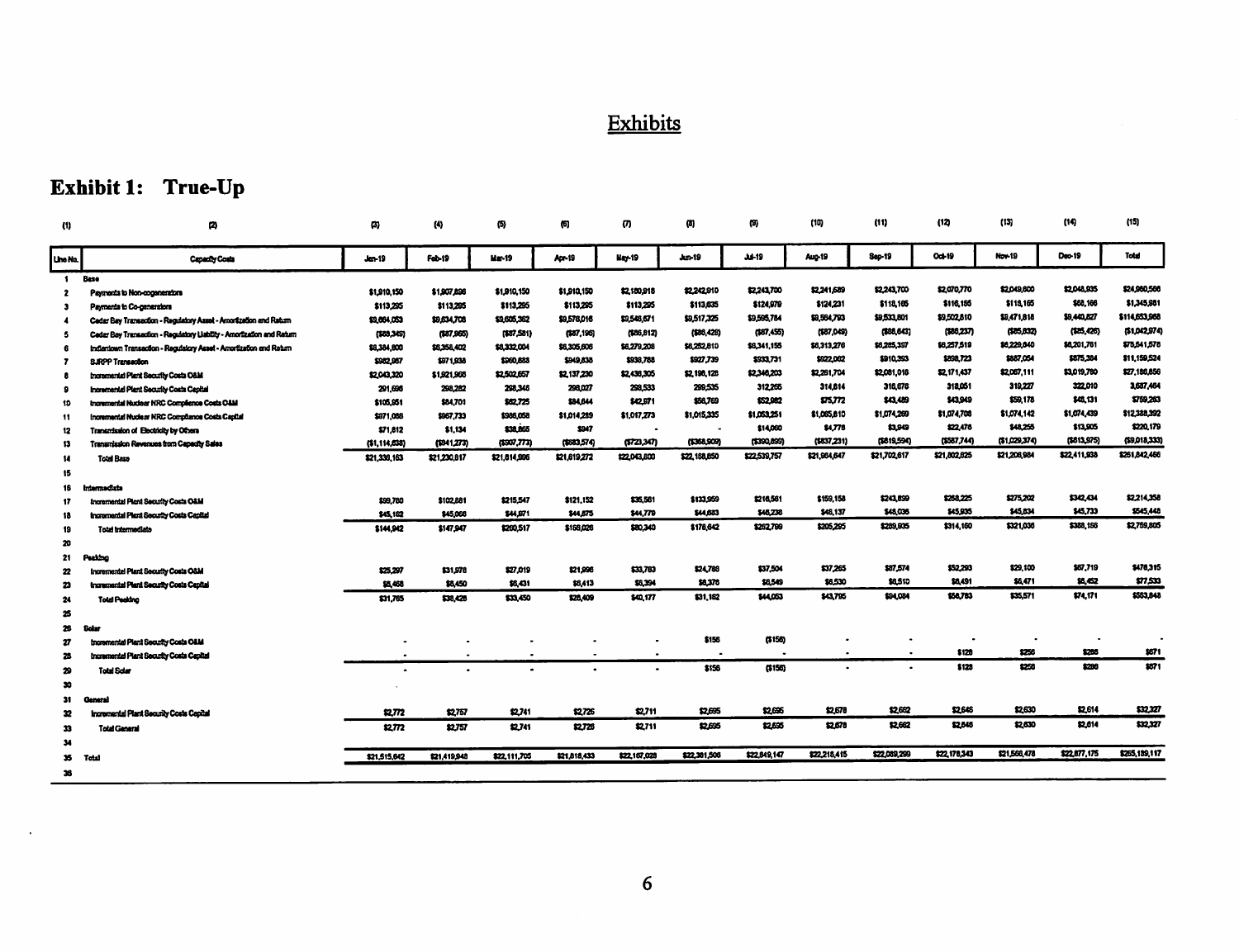| (1)      | Ø                                                                                             | (3)           | $\langle 4 \rangle$ | (5)          | (6)          | ത             | (B)           | 0             | (10)         | (11)         | (12)         | (13)          | (14)         | (15)          |
|----------|-----------------------------------------------------------------------------------------------|---------------|---------------------|--------------|--------------|---------------|---------------|---------------|--------------|--------------|--------------|---------------|--------------|---------------|
| Line No. | Line                                                                                          | <b>Jan-19</b> | <b>Feb-19</b>       | Mar-19       | Apr-19       | <b>May-19</b> | <b>Jun-19</b> | <b>Jul-19</b> | Aug-19       | Sep-19       | Oct-19       | <b>Nov-19</b> | Dec-19       | <b>Total</b>  |
| -1<br>2  | Total Capacity Costs (Page 2, Line 35)                                                        | 21,515,642    | 21,419,948          | 22,111,705   | 21,816,433   | 22,167,028    | 22,381,508    | 22,849,147    | 22,218,415   | 22,089,299   | 22,178,343   | 21,566,478    | 22,877,175   | 265, 189, 117 |
| 3        | <b>Total Base Capacity Costs</b>                                                              | 21,336,163    | 21,230,817          | 21,814,998   | 21,619,272   | 22,043,600    | 22,188,850    | 22,539,757    | 21,964,647   | 21,702,617   | 21,802,625   | 21,208,934    | 22,411,938   | 261, 842, 488 |
| 4        | Base Jurisdictional Factor <sup>(1)</sup>                                                     | 95.7589%      | 95.7589%            | 95.7589%     | 95.7589%     | 05.7589%      | 95.7589%      | 95.7589%      | 95.7589%     | 95.7589%     | 95,7589%     | 95.7589%      | 95.7589%     | 95.7589%      |
| s        | Total Base Jurisdictional Capacity Costs                                                      | \$20,431,275  | \$20,330,397        | \$20,889,800 | \$20,702,377 | \$21,103,900  | \$21,228,647  | \$21,583,823  | \$21,033,105 | \$20,782,187 | \$20,877,954 | \$20,307,575  | \$21,481,425 | \$250,737,485 |
|          |                                                                                               |               |                     |              |              |               |               |               |              |              |              |               |              |               |
| 7        | Total Intermediate Capacity Costs                                                             | \$144,942     | \$147,947           | \$260,517    | \$166,026    | \$80,340      | \$178,642     | \$262,799     | \$205,295    | \$289,935    | \$314,160    | \$321.036     | \$388,166    | \$2,759,805   |
| 8        | Intermediate Jurisdictional Factor <sup>(1)</sup>                                             | 94.2474%      | 94.2474%            | 94.2474%     | 94.2474%     | 94.2474%      | 94.2474%      | 94.2474%      | 94.2474%     | 94.2474%     | 94.2474%     | 94.2474%      | 94.2474%     | 94.2474%      |
| -9       | Total Intermediate Jurisdictional Capacity Costs                                              | \$136,604     | \$139,436           | \$245,531    | \$156,476    | \$75,718      | \$168,365     | \$247,681     | \$193,485    | \$273,256    | \$298,088    | \$302,568     | \$365,837    | \$2,601,045   |
| 10       |                                                                                               |               |                     |              |              |               |               |               |              |              |              |               |              |               |
| 11       | <b>Total Peaking Capacity Costs</b>                                                           | \$31,765      | \$38,428            | \$33,450     | \$28,409     | \$40.177      | \$31,162      | \$44,053      | \$43,795     | \$94,084     | \$58,783     | \$35,571      | \$74,171     | \$553,848     |
| 12       | Peaking Jurisdictional Factor <sup>(1)</sup>                                                  | 95.3443%      | 95.3443%            | 95.3443%     | 95.3443%     | 95.3443%      | 95.3443%      | 95.3443%      | 95.3443%     | 95.3443%     | 95.3443%     | 95.3443%      | 95.3443%     | 95.3443%      |
| 13       | Total Peaking Jurisdictional Capacity Costs                                                   | \$30,266      | \$38,639            | \$31,893     | \$27,086     | \$38,308      | \$29,711      | \$42,002      | \$41,756     | \$69,704     | \$56,047     | \$33,915      | \$70,718     | \$528,083     |
| 14       |                                                                                               |               |                     |              |              |               |               |               |              |              |              |               |              |               |
| 15       | <b>Total Solar Capacity Costs</b>                                                             |               |                     |              |              |               | \$156         | ( \$156)      |              |              | \$128        | \$256         | \$289        | \$671         |
| 18       | Solar Jurisdictional Factor <sup>(1)</sup>                                                    | 95.7589%      | 95.7589%            | 95.7589%     | 95,7589%     | 95,7589%      | 95,7589%      | 85.7589%      | 95.7589%     | 95.7589%     | 95.7589%     | 95.7589%      | 95.7589%     | 95.7589%      |
| 17       | <b>Total Solar Jurisdollional Capacity Costs</b>                                              |               |                     |              |              |               | \$150         | (5150)        |              |              | \$123        | \$248         | \$274        | \$642         |
| 18       |                                                                                               |               |                     |              |              |               |               |               |              |              |              |               |              |               |
| 19       | <b>Total Transmission Capacity Costs</b><br>Transmission Jurisdictional Factor <sup>(1)</sup> |               |                     |              |              |               |               | 89.2071%      | 89.2071%     | 89.2071%     | 89.2071%     | 89,2071%      | 89,2071%     | 89.2071%      |
| 20       |                                                                                               | 89.2071%      | 89.2071%            | 89.2071%     | 89.2071%     | 89,2071%      | 89.2071%      |               |              |              |              |               |              |               |
| 21       | Total Transmission Jurisdictional Capacity Costs                                              |               |                     |              |              |               |               |               |              |              |              |               |              |               |
| 22       | <b>Total General Capacity Costs</b>                                                           | \$2.772       | \$2,757             | \$2,741      | \$2,726      | \$2,711       | \$2,695       | \$2,695       | \$2,678      | \$2,662      | \$2,648      | \$2,630       | \$2,614      | \$32,327      |
| 23<br>24 | General Jurisdictional Factor <sup>(1)</sup>                                                  | 96.9214%      | 96.9214%            | 96.9214%     | 96.9214%     | 98.9214%      | 98.9214%      | 96.9214%      | 98.9214%     | 96.9214%     | 96.9214%     | 96.9214%      | 93.9214%     | 96.9214%      |
| 25       | <b>Total General Jurisdictional Capacity Costs</b>                                            | \$2,687       | \$2.672             | \$2,657      | \$2,642      | \$2,627       | \$2,612       | \$2,612       | \$2,598      | \$2,580      | \$2,565      | \$2,549       | \$2,533      | \$31,332      |
| 26       |                                                                                               |               |                     |              |              |               |               |               |              |              |              |               |              |               |
| 27       | <b>Jurisdictional Capacity Costs</b>                                                          | \$20,600,852  | \$20,509,143        | \$21,159,881 | \$20,888,581 | \$21,225,552  | \$21,429,488  | \$21,675,988  | \$21,270,841 | \$21,147,728 | \$21,232,775 | \$20,646,852  | \$21,900,787 | \$253,898,547 |
| 28       |                                                                                               |               |                     |              |              |               |               |               |              |              |              |               |              |               |
| 29       | <b>Nuclear Cost Recovery Costs</b>                                                            |               |                     |              |              |               |               |               |              |              |              |               |              |               |
| 30       |                                                                                               |               |                     |              |              |               |               |               |              |              |              |               |              |               |
| 31       | Net Jurisdictional Capacity Costs                                                             | \$20,600,852  | \$20,509,143        | \$21,169,681 | \$20,888,581 | \$21,225,552  | \$21,429,488  | \$21,875,988  | \$21,270,041 | \$21,147,728 | \$21,232,775 | \$20,646,852  | \$21,900,787 | \$253,898,547 |
| 32       |                                                                                               |               |                     |              |              |               |               |               |              |              |              |               |              |               |
| 33       | <sup>(1)</sup> Approved in FPSC Final Order PSC-2019-0484-FOF-EI                              |               |                     |              |              |               |               |               |              |              |              |               |              |               |

 $\overline{\mathbf{34}}$ 

 $\sim$ 

Jan-Jun amounts have been updated to reflect the reduction in the Florida Corporate Income Tax rate from 5.5% to 4.458% 35

 $36$ Totals may not add due to rounding

 $\mathcal{L}^{\text{max}}_{\text{max}}$